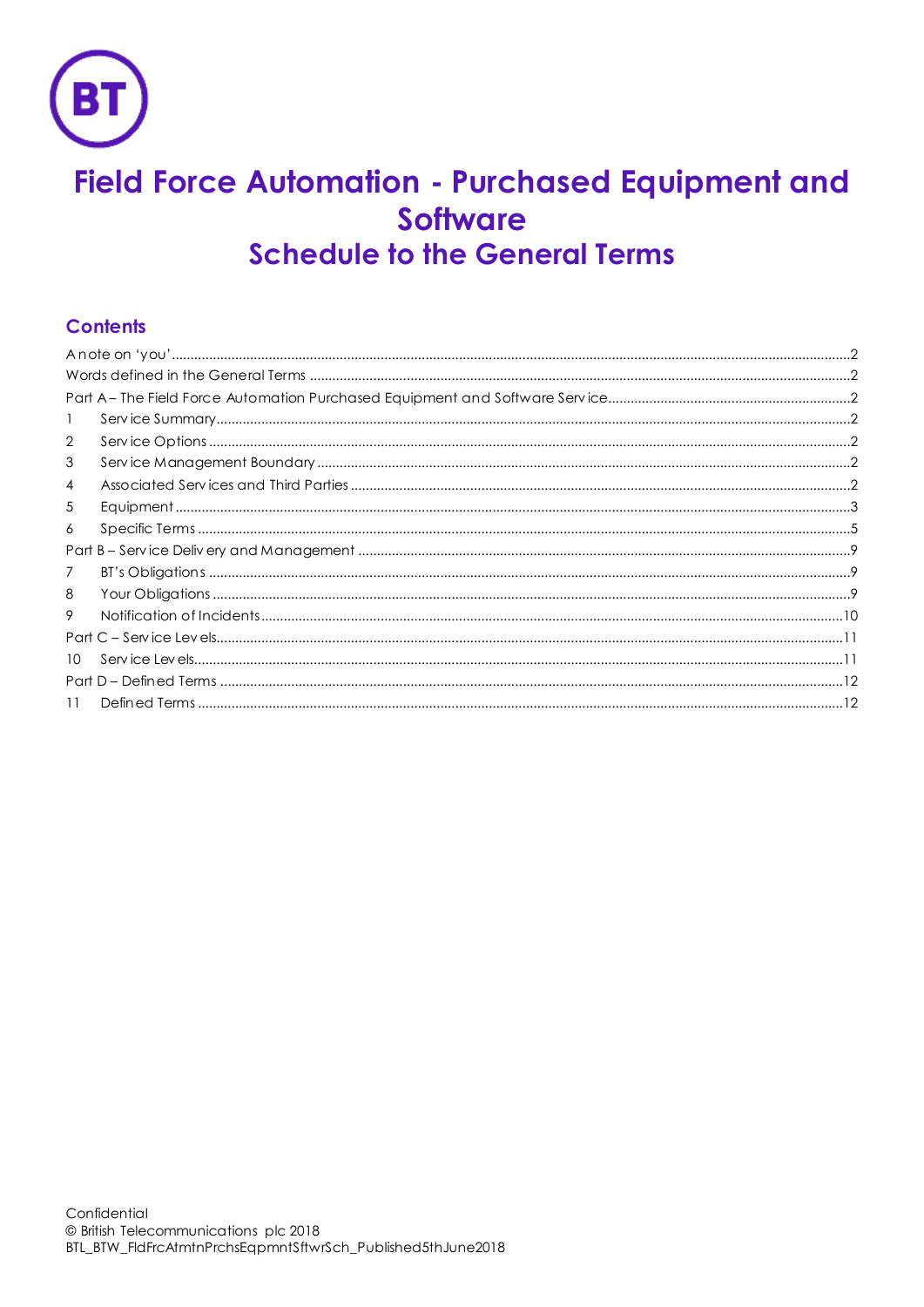

## <span id="page-1-0"></span>**A note on 'you'**

'You' and 'your' mean the Customer.

#### <span id="page-1-1"></span>**Words defined in the General Terms**

Words that are capitalised but hav e not been defined in this Schedule hav e the meanings giv en to them in the General Terms.

## <span id="page-1-2"></span>**Part A – The Field Force Automation Purchased Equipment and Software Service**

#### <span id="page-1-3"></span>**1 Service Summary**

BT will prov ide you with the Field Force Automation Purchased Equipment or Software and associated serv ices comprising of Serv ice Options that are selected by you as set out in any applicable Order up to the point of the Serv ice Management Boundary as set out in Paragraph [3](#page-1-5) ("**FFA Purchased Equipment and Software Service**").

#### <span id="page-1-4"></span>**2 Service Options**

BT will prov ide you with any of the following options as set out in any applicable Order ("**Service Options**") and in accordance with the details set out in that Order:

#### 2.1 Supply of:

- 2.1.1 Purchased Equipment;
- 2.1.2 Software;
- 2.1.3 Mobile Dev ice Management (MDM);
- 2.1.4 Implementation Serv ices;
- 2.1.5 Staging BT will prov ide any of the following Staging serv ices as set out in any applicable Order:
	- (a) Logistics;
	- (b) Purchased Equipment Configuration;
	- (c) Software Configuration;
	- (d) Mobile Dev ice Management Configuration;
	- (e) Testing; and
	- (f) Asset registering.
- 2.2 You may purchase other support services (Field Force Automation Support Services) which are subject to the terms set out in the Field Force Automation Support Serv ices Annex. The applicable Order will confirm if you have purchased these separate serv ices.

#### <span id="page-1-5"></span>**3 Service Management Boundary**

- 3.1 BT will prov ide and manage the FFA Purchased Equipment and Software Serv ice in accordance with Part B of this Schedule and as set out in any applicable Order ("**Service Management Boundary**").
- 3.2 BT will hav e no responsibility for the FFA Purchased Equipment and Software Serv ice outside the Serv ice Management Boundary.
- 3.3 BT does not make any representations, whether express or implied, about whether the FFA Purchased Equipment and Software Service will operate in combination with any Customer Equipment or other equipment and software.
- 3.4 BT will not be responsible for any Purchased Equipment not working due to the failure of a SIM card or the mobile or fixed network operator's serv ices.
- 3.5 BT will not be responsible for the performance and management of your prov ided software or Customer Equipment.

#### <span id="page-1-6"></span>**4 Associated Services and Third Parties**

- <span id="page-1-7"></span>4.1 Unless otherwise set out in the applicable Order and subject to Paragraph [4.3,](#page-2-1) you will hav e the following serv ices in place that will connect to the FFA Purchased Equipment and Software Serv ice and are necessary for the FFA Purchased Equipment and Software Serv ice to function and will ensure that these serv ices meet the minimum technical requirements that BT specifies:
	- (a) you will purchase and ensure the ongoing supply or management of connectiv ity of the Purchased Equipment to a wireless or fixed network; and
	- (b) you will procure and manage the SIM cards,

(each an "**Enabling Service**").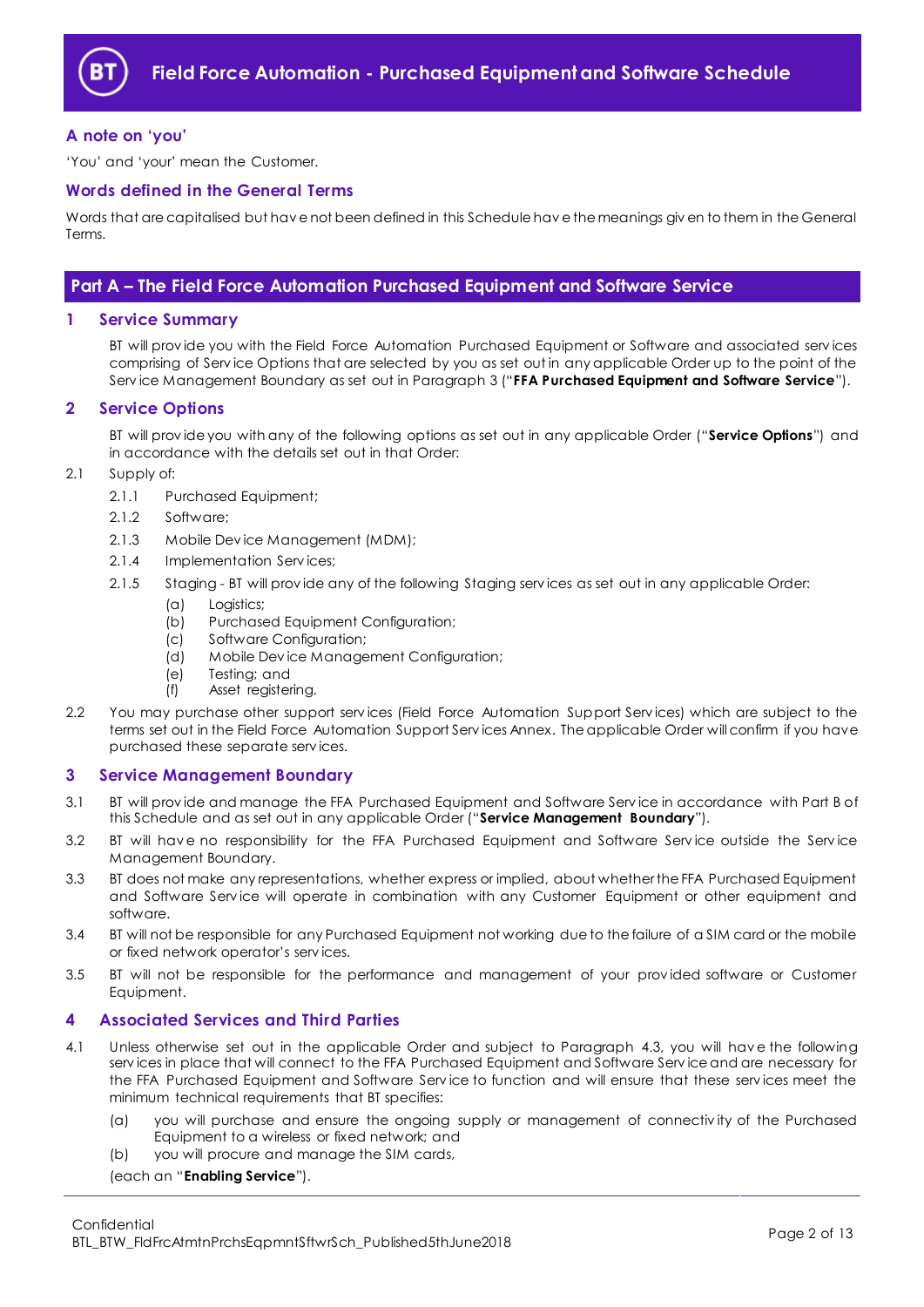

- 4.2 If BT prov ides you with any serv ices other than the FFA Purchased Equipment and Software Serv ice (including, but not limited to any Enabling Serv ice) this Schedule will not apply to those serv ices and those serv ices will be gov erned by their separate terms.
- <span id="page-2-1"></span>4.3 If you hav e purchased a Bundled Serv ice from BT the terms set out at www.ee.co.uk/businessterms or Paragraph [6.8](#page-6-0) of this Schedule will apply to the prov ision of the wireless connectiv ity.

## <span id="page-2-0"></span>**5 Equipment**

#### 5.1 **Use of BT Equipment and Purchased Equipment**

In relation to BT Equipment, and until title in any Purchased Equipment transfers to you in accordance with Paragraph [5.3.2,](#page-3-0) you will:

- 5.1.1 keep the BT Equipment and Purchased Equipment safe and without risk to health;
- 5.1.2 only use the BT Equipment and Purchased Equipment, or allow it to be used, in accordance with any instructions or authorisation BT may giv e and for the purpose for which it is designed;
- 5.1.3 not mov e the BT Equipment and Purchased Equipment or any part of it from the Site(s) without BT's written consent and, including after title in any Purchased Equipment transfers to you in accordance with Paragraph [5.3.2](#page-3-0), you will pay BT's costs and expenses reasonably incurred as a result of such move or relocation;
- 5.1.4 not make any alterations or attachments to, or otherwise interfere with, the BT Equipment and Purchased Equipment, including after title in any Purchased Equipment transfers to you in accordance with Paragrap[h 5.3.2](#page-3-0), nor permit any person (other than a person authorised by BT) to do so, without BT's prior written consent and, if BT giv es its consent, agree that any alterations or attachments will become part of the BT Equipment and Purchased Equipment;
- 5.1.5 not sell, charge, assign, transfer or dispose of or part with possession of the BT Equipment and Purchased Equipment or any part of it;
- 5.1.6 not allow any lien, encumbrance or security interest ov er the BT Equipment and Purchased Equipment, nor pledge the credit of BT for the repair of the BT Equipment and Purchased Equipment or otherwise;
- 5.1.7 not claim to be owner of the BT Equipment and Purchased Equipment and ensure that the owner of the Site(s) will not claim ownership of the BT Equipment and Purchased Equipment, ev en where the BT Equipment and Purchased Equipment is fixed to the Site(s);
- 5.1.8 obtain appropriate insurance against any damage to or theft or loss of the BT Equipment and Purchased Equipment;
- 5.1.9 in addition to any other rights that BT may hav e, reimburse BT for any losses, costs or liabilities arising from your use or misuse of the BT Equipment and Purchased Equipment or where the BT Equipment and Purchased Equipment is damaged, stolen or lost, except where the loss or damage to BT Equipment or Purchased Equipment is a result of fair wear and tear or caused by BT;
- 5.1.10 ensure that the Purchased Equipment appears in BT's name in your accounting books;
- 5.1.11 where there is a threatened seizure of the BT Equipment and Purchased Equipment, or an Insolv ency Ev ent applies to you, immediately prov ide BT with Notice so that BT may take action to repossess the BT Equipment and Purchased Equipment; and
- 5.1.12 notify any interested third parties that BT owns the BT Equipment and Purchased Equipment.

## 5.2 **BT Equipment**

BT Equipment will remain BT's property at all times and risk in BT Equipment will pass to you upon deliv ery, whether or not the BT Equipment has been installed.

#### 5.3 **Purchased Equipment**

#### <span id="page-2-3"></span>5.3.1 **Delivery and Installation of Purchased Equipment**

- (a) You will prov ide BT with the name and contact details of at least one indiv idual who will be responsible for receiv ing the Purchased Equipment, Software or MDM at the Site(s).
- (b) Where a Site is located within the EU, BT will dispatch any Purchased Equipment, Software or MDM for deliv ery to the applicable Site as set out in any applicable Order.
- <span id="page-2-2"></span>(c) Where a Site is located outside the EU:
	- (i) you will act as the importer of record, clear the Purchased Equipment, Software or MDM through the applicable customs authority in the destination country and be liable for any import tax, duty or excise duty incurred, and, if requested by BT, prov ide authorisation as soon as practicable, authorising BT or BT's agent to carry out BT's obligations as shipping agent. If you cannot giv e such authorisation, you will be responsible for fulfilling those obligations on BT's behalf at your own cost; and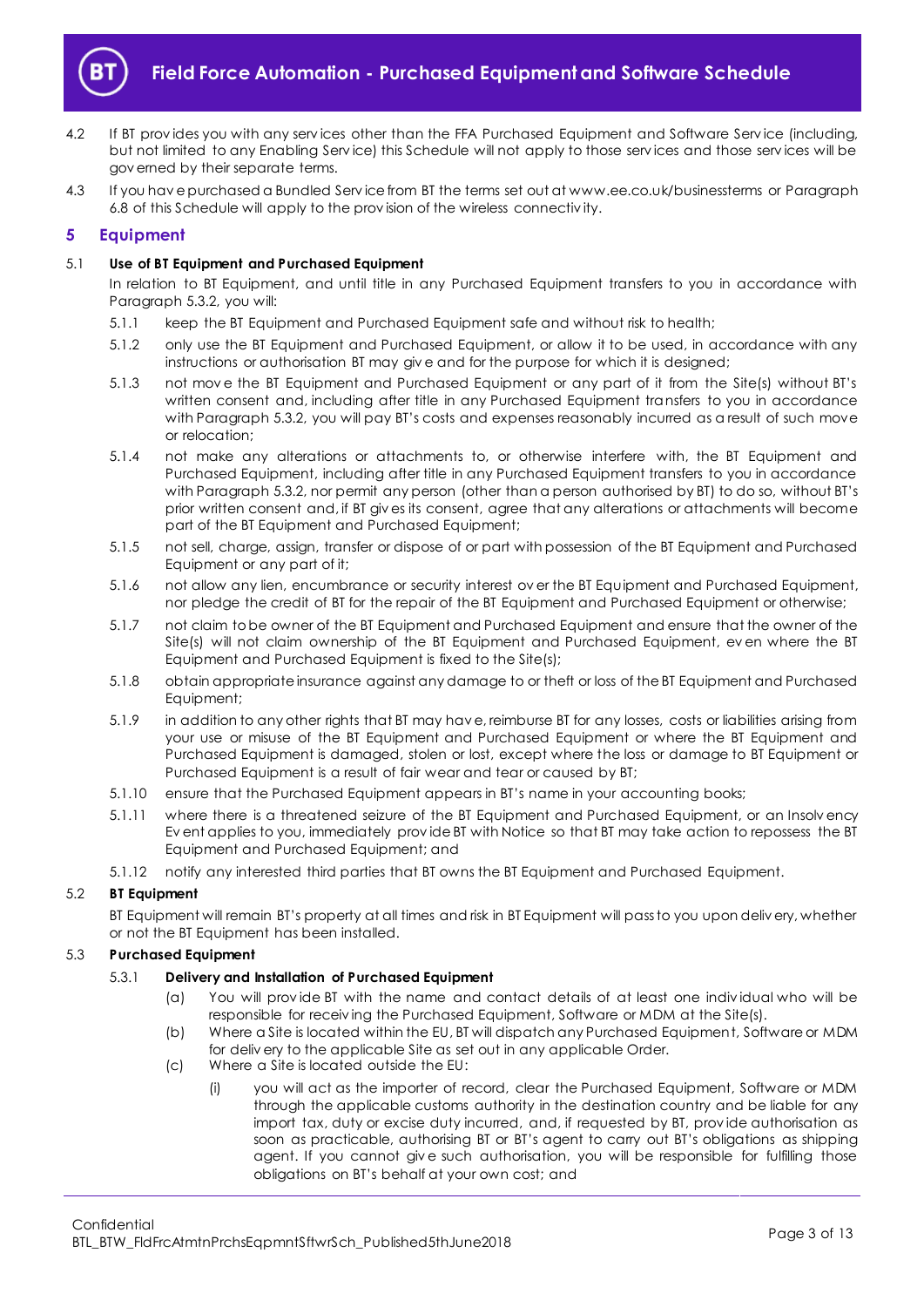

- (ii) subject to your compliance with Paragraph [5.3.1\(c\)\(i\):](#page-2-2)
	- i. BT will deliv er any Purchased Equipment, Software or MDM to the applicable port of entry in the destination country in accordance with Paragraph [5.3.1\(b\);](#page-2-3) or
	- ii. if agreed between both of us in any applicable Order, BT will arrange shipping serv ices to deliv er the Purchased Equipment, Software or MDM to the final destination address(es) as set out in any applicable Order.
- <span id="page-3-2"></span>(d) Where a Site is located within the EU, if agreed between both of us in any applicable Order, BT will, subject to Paragraph [5.3.1\(e\),](#page-3-1) install any Purchased Equipment at the applicable Site(s), and:
	- (i) test Purchased Equipment to ensure that it is ready for use; and
	- (ii) on the date that BT has completed those tests, confirm to you that the Purchased Equipment is av ailable for you to carry out any Acceptance Tests as set out in Paragraph [8.2.](#page-9-1)
- <span id="page-3-1"></span>(e) Where a Site is located within a country in the EU other than the Territory, BT will not:
	- (i) Sell you the Purchased Equipment, Software or MDM if you are not VAT -registered in the deliv ery country; and
	- (ii) install the Purchased Equipment unless the Rev erse Charge Mechanism applies to such serv ices in that country.
- (f) Where a Site is located outside the EU, BT will, subject to your compliance with Paragraph [5.3.1\(c\)\(i\),](#page-2-2) only sell you Purchased Equipment and not any associated installation.
- (g) In order to prov ide you with the Purchased Equipment, Software or MDM and any installation serv ices as set out in the Order, BT may transfer the prov ision and installation of Purchased Equipment, Software or MDM outside the Territory to a BT Affiliate or a third party in accordance with Clause 26 of the General Terms.
- <span id="page-3-3"></span>(h) BT will prov ide the Implementation Serv ices, as set out in any applicable Order, to deliv er the FFA Purchased Equipment and Software. Such Implementation Serv ices may include training of Users or your technical serv ice teams, project management, management of deployment activ ities, including installation and commissioning of Software or MDM on either Customer Equipment or BT Equipment and any other Implementation Serv ices as agreed between us and set out in any applicable Order.

## <span id="page-3-0"></span>5.3.2 **Transfer of Title and Risk**

- (a) Where the Purchased Equipment is deliv ered to a Site that is located within the Territory:
	- (i) title in the Purchased Equipment (except for the Intellectual Property Rights) will pass to you when you hav e paid for the Purchased Equipment in full;
	- (ii) where BT deliv ers or installs the Purchased Equipment, risk will pass to you on deliv ery of the Purchased Equipment, but you will not be liable for any loss or damage that is caused by BT's negligence;
	- (iii) where BT does not deliv er or install the Purchased Equipment, risk will pass to you when you take possession of the Purchased Equipment; and
	- (iv ) Risk in any Software or MDM will pass to you on deliv ery.
- (b) Where the Purchased Equipment is deliv ered to a Site that is not located within the Territory:
	- (i) title in the Purchased Equipment (except for the Intellectual Property Rights) will pass to you upon dispatch from the final shipping point in the Territory (or in transit where shipped from outside the Territory);
	- (ii) risk in the Purchased Equipment will pass to you in accordance with Incoterms® 2010 DAP, but you will not be liable for any loss or damage that is caused by BT's negligence; and
	- (iii) risk in any Software or MDM will pass to you in accordance with Incoterms® 2010 DAP, but you will not be liable for any loss or damage that is caused by BT's negligence.

#### 5.3.3 **Acceptance of Purchased Equipment**

- (a) Where a Site is located within the Territory, BT will treat the Purchased Equipment, Software or MDM as accepted:
	- (i) where BT does not install the Purchased Equipment, when you take deliv ery or possession of the Purchased Equipment, Software or MDM; and
	- (ii) where BT installs the Purchased Equipment, Software or MDM the earlier of:
		- i. the Serv ice Start Date; or
			- ii. where you notify BT in writing that the Purchased Equipment, Software or MDM has not passed the Acceptance Tests but that is due to minor Incidents that do not affect the Purchased Equipment's performance, the date of that Notice.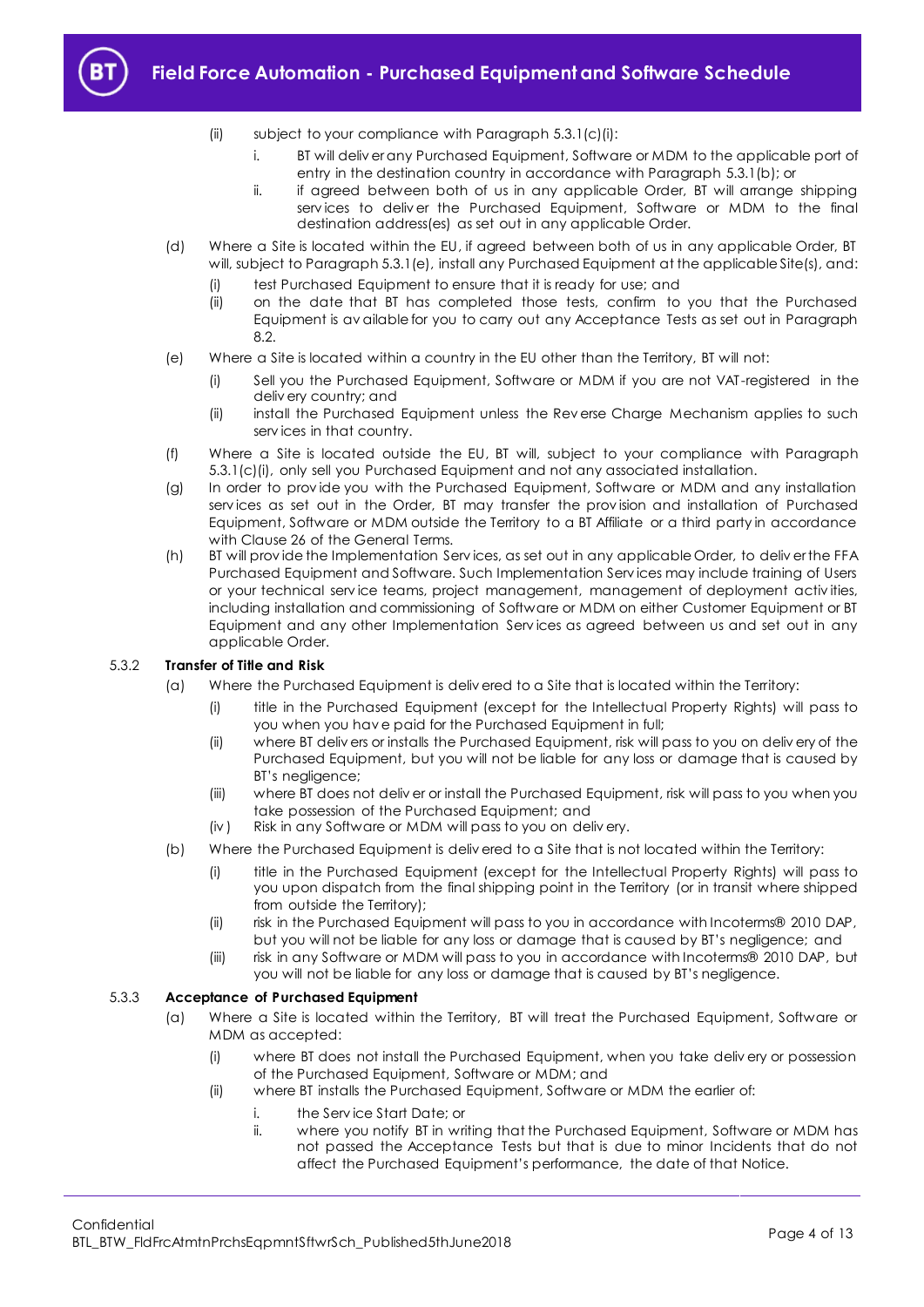

(b) Where a Site is not located within the Territory, BT will treat the Purchased Equipment, Software or MDM as accepted on signature for the deliv ery at the port of entry, or at the final deliv ery address(es) that BT has agreed with you where BT are shipping the Purchased Equipment, Software or MDM.

#### <span id="page-4-1"></span>5.3.4 **Warranty**

- (a) Unless you hav e ordered support serv ices from BT (which will be gov erned by the terms of the Field Force Automation Support Services Annex ), during the warranty period set out in any applicable Order, if you report to BT in accordance with Paragraph [9](#page-9-0) that there is an Incident in the Purchased Equipment, Software or MDM due to faulty design, manufacture or materials, or BT's negligence, BT will, or will arrange for the manufacturer or other third party to, replace or (at BT's option) repair the part affected by, or causing, the Incident free of charge, unless:
	- (i) the Purchased Equipment, Software or MDM has not been properly kept, used or maintained in accordance with the manufacturer's or BT's instructions, if any;
	- (ii) the Purchased Equipment, Software or MDM has been modified without BT's written consent;
	- (iii) the Incident is due to damage, interference with or maintenance of Purchased Equipment, Software or MDM by persons other than BT or a third party authorised by BT;
	- (iv ) the Incident is due to faulty design by you where the Purchased Equipment, Software or MDM has been manufactured to your design; or
	- $(v)$  the Incident is due to fair wear and tear.
- (b) If requested by BT, you will return the Purchased Equipment, Software or MDM affected by an Incident to BT or to the manufacturer or other third party, in accordance with BT's instructions, for repair or replacement in accordance with Paragraph [5.3.4\(a\).](#page-4-1)
- (c) BT does not warrant that the Software or MDM, including any embedded software, supplied under the Contract will be free from Incidents, but BT will remedy any defects that materially impair performance (where necessary, by arrangement between both of us) w ithin a reasonable time. The terms of the Field Force Automation Support Serv ices Annex will apply.

#### 5.3.5 **Security**

- (a) You will ensure the proper use of any user names, personal identification numbers and passwords used with the Purchased Equipment, and you will take all necessary steps to ensure that they are kept confidential, secure and not made av ailable to unauthorised persons.
- (b) BT does not guarantee the security of the Purchased Equipment against unauthorised or unlawful access or use.

## 5.3.6 **Software Licence**

On and from the Serv ice Start Date, or, where BT installs any Purchased Equipment, from the date of installation, you will comply with the prov isions of any Software licences prov ided with or as part of any Purchased Equipment.

#### <span id="page-4-3"></span><span id="page-4-2"></span>5.4 **WEEE Directive**

- 5.4.1 You will comply with Article 13 of the Waste Electrical and Electronic Equipment Directiv e 2012 ("**WEEE Directive**") for the costs of collection, treatment, recovery, recycling and environmentally sound disposal of any equipment supplied under the Contract that has become waste electrical and electronic equipment ("**WEEE**").
- 5.4.2 For the purposes of Article 13 of the WEEE Directiv e this Paragrap[h 5.4](#page-4-2) is an alternativ e arrangement to finance the collection, treatment, recov ery, recycling and env ironmentally sound disposal of WEEE.
- 5.4.3 You will comply with any information recording or reporting obligations imposed by the WEEE Directiv e.

## <span id="page-4-0"></span>**6 Specific Terms**

#### 6.1 **Minimum Period of Service**

The Minimum Period of Service in relation to any Software licence, provision of MDM or any Purchased Equipment warranty will be set out in any applicable Order.

#### 6.2 **Customer Committed Date**

- 6.2.1 If you request a change to the FFA Purchased Equipment and Software Serv ice or any part of the FFA Purchased Equipment and Software Serv ice, then BT may rev ise the Customer Committed Date to accommodate that change.
- 6.2.2 BT may expedite deliv ery of the FFA Purchased Equipment and Software Serv ice for operational reasons or in response to a request from you, but this will not rev ise the Customer Committed Date.

#### 6.3 **Access to Emergency Services**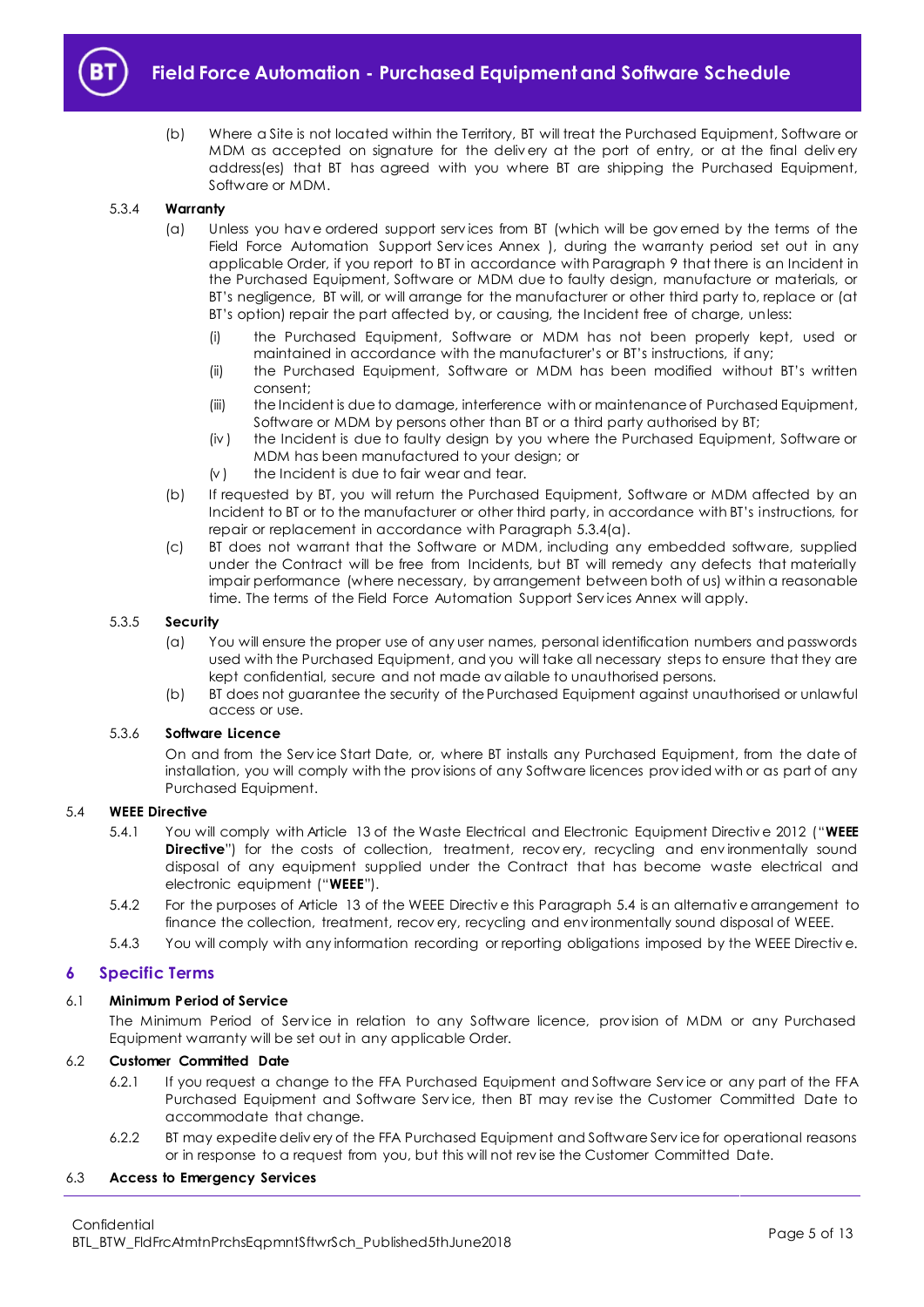

6.3.1 BT will not prov ide the ability for Users to call the emergency serv ices by dialling "**999**" or "**112**" and you will make alternative arrangements for Users, including the maintenance of a fixed telephone number.

#### <span id="page-5-1"></span>6.4 **EULA**

- 6.4.1 BT will only prov ide the FFA Purchased Equipment and Software Serv ice if you hav e entered into an end user licence agreement with the relev ant supplier. Details of such end user licence agreement will be set out in any applicable Order and may be amended or supplemented from time to time by the relev ant supplier ("**EULA**")
- 6.4.2 You will observ e and comply with the relev ant EULA for any and all use of the applicable Software.
- 6.4.3 In addition to what it says in Clause 15 of the General Terms, if you do not comply with the EULA, BT may restrict or suspend the FFA Purchased Equipment and Software Serv ice upon reasonable Notice, and:
	- (a) you will continue to pay the Charges for the FFA Purchased Equipment and Software Serv ice until the end of the Minimum Period of Serv ice; and
	- (b) BT may charge a re-installation fee to re-start the FFA Purchased Equipment and Software Serv ice.
- 6.4.4 You will enter into the EULA for your own benefit and the rights, obligations, acknowledgements, undertakings, warranties and indemnities granted in the EULA are between you and the relevant supplier and you will deal with the relev ant supplier in respect to any loss or damage suffered by either of you as such loss or damage will not be enforceable against BT.
- 6.4.5 Where the EULA is presented in a 'click to accept' function and you require BT to configure or install Software on your behalf, BT will do so as your agent and bind you to the EULA.

#### 6.5 **IP Addresses**

- 6.5.1 Except for IP Addresses expressly registered in your name, all IP Addresses made av ailable with the FFA Purchased Equipment and Software Serv ice will at all times remain BT's property or the property of BT's suppliers and will be non-transferable.
- 6.5.2 All of your rights to use IP Addresses will cease on termination or expiration of the FFA Purchased Equipment and Software Serv ice.

#### 6.6 **Invoicing**

- 6.6.1 Unless set out otherwise in any applicable Order, BT will inv oice you for the following Charges in the amounts set out in any applicable Order:
	- (a) any Staging serv ices;
	- (b) any Charges for any Purchased Equipment, Software, MDM or Implementation Serv ices from the Serv ice Start Date, and those Charges which will apply from the date you take deliv ery or possession of that Purchased Equipment, Software or MDM; and
	- (c) any Termination Charges incurred in accordance with Paragraph [6.7](#page-5-0) upon termination of the relev ant Serv ice.
- 6.6.2 BT may inv oice you for any of the following Charges in addition to those set out in any applicable Order:
	- (a) Charges for inv estigating Incidents that you report to BT where BT finds no Incident or that the Incident is caused by something for which BT is not responsible under the Contract;
	- (b) Charges for commissioning the FFA Purchased Equipment and Software Serv ice, prov iding any of the Staging serv ices, or deliv ery of any Purchased Equipment, Software, MDM or Implementation Serv ices, outside of Business Hours;
	- (c) Charges for restoring serv ice if the FFA Purchased Equipment and Software Serv ice has been suspended in accordance with Clause 10.1.2 of the General Terms;
	- (d) Charges for any reasonable additional costs that BT may incur as a result of you delaying or prev enting deliv ery of the FFA Purchased Equipment and Software Serv ice;
	- (e) Charges for expediting prov ision of the FFA Equipment and Software Serv ice at your request after you hav e been informed of the Customer Committed Date; and
	- (f) any other Charges set out in any applicable Order or the BT Price List or as otherwise agreed between both of us.

#### <span id="page-5-0"></span>6.7 **Cancellation and Termination Charges**

#### 6.7.1 **Cancellation Charges**

For the purposes of Clause 16.2 of the General Terms, if you cancel an Order, or part of it, any time before the Serv ice Start Date you will hav e to pay BT the following Cancellation Charges as set out below:

- (a) Order processing and management;
- (b) Purchased Equipment, Software or MDM returns;
- (c) Any third party cancellation charges; or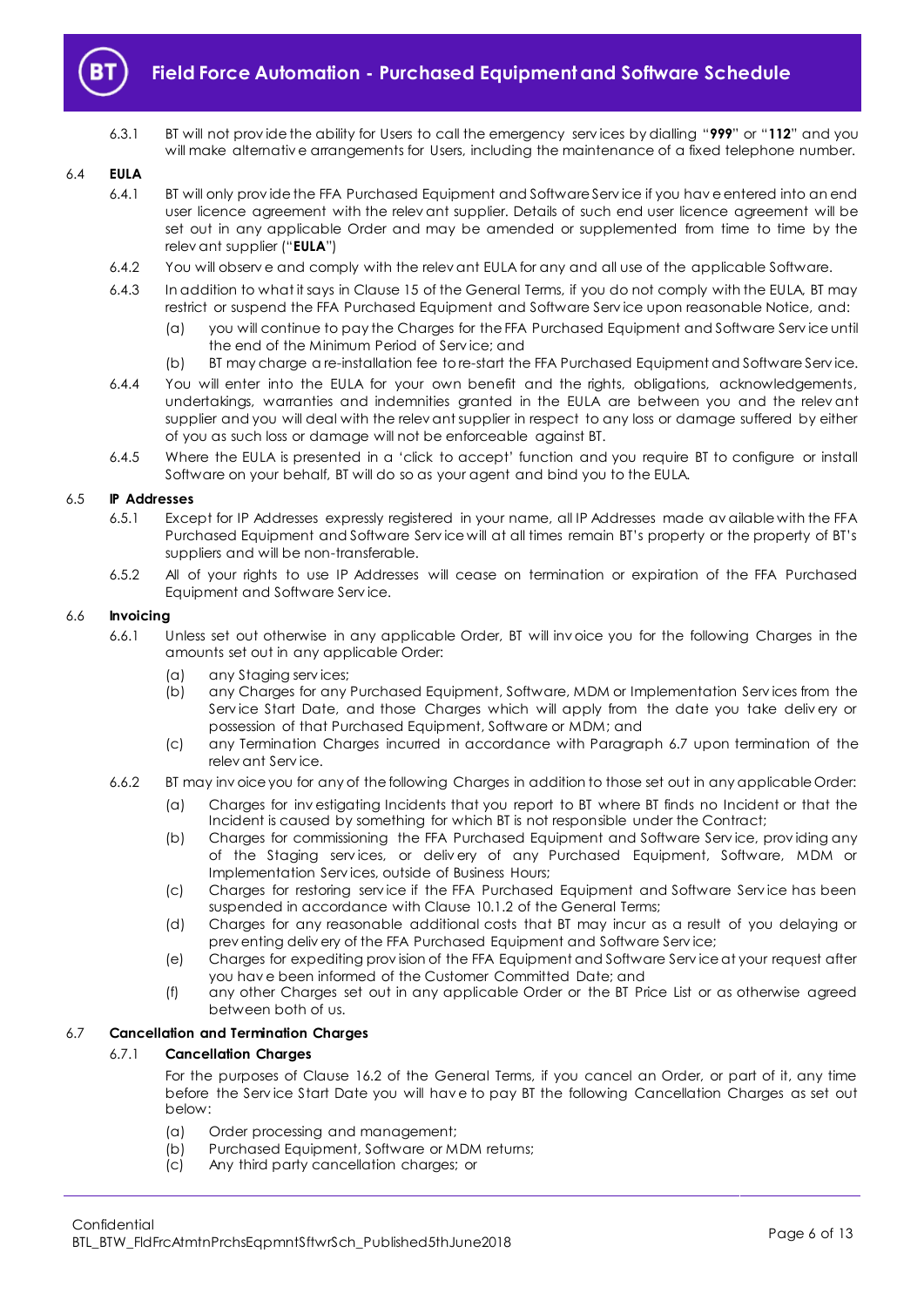

- (d) Any costs incurred by BT in relation to prov iding any elements of Staging or Implementation Serv ices.
- 6.7.2 BT will use reasonable endeav ours to keep Cancellation Charges to a minimum.
- 6.7.3 You will be liable for all Charges specified in any applicable Order for the Purchased Equipment, Software or MDM, where you cancel an Order for Purchased Equipment, Software or MDM that have already been deliv ered, to either of us.

#### 6.7.4 **Termination Charges**

- (a) If BT terminates the Contract or the FFA Purchased Equipment and Software Serv ice for cause under Clause 18 of the General Terms, you will pay BT:
	- (i) all outstanding Charges for serv ice rendered;
	- (ii) any remaining Charges outstanding with regard to BT Equipment, Purchased Equipment, Software, MDM, Implementation Services or Staging services;
	- (iii) de-installation Charges within 60 days of de-installation of the FFA Purchased Equipment and Software Serv ice;
	- (iv ) any other Charges set out in any applicable Order;
	- (v ) all committed costs to a supplier incurred by BT as a result of your commitment to BT under the Contract, which BT cannot reasonably mitigate; and
	- (vi) all incremental Charges incurred by BT from a supplier due to the early termination.
- (b) If the Contract expires you will pay BT:
	- (i) all outstanding Charges for serv ices rendered;
	- (ii) any remaining Charges outstanding with regard to BT Equipment, Purchased Equipment, Software, MDM, Staging serv ices or Implementation Serv ices; and
	- (iii) any other Charges set out in any applicable Order.

#### <span id="page-6-0"></span>6.8 **Geotab Specific Terms**

The following terms apply if you use wireless connectiv ity prov ided by Geotab ("**Wireless Service**").

- 6.8.1 You will submit any requests to activ ate, deactiv ate, temporarily suspend or make any change to the Wireless Services or the SIMs to BT only and not to the Carrier.
- 6.8.2 You will indemnify and hold BT harmless from and against any amounts BT is required to pay the Carrier as a result of your actions, omissions or perpetration of any fraud or deceit upon you or any of your direct or indirect agents.
- 6.8.3 You will make good faith efforts to minimize abuse or fraudulent use, to promptly report to BT and the Carrier any such abuse or fraudulent use of which you become aware, and to fully cooperate in any inv estigation or prosecution initiated by BT or the Carrier.
- 6.8.4 The Wireless Serv ice may be restricted or terminated if there is, in the Carrier's sole discretion, a reasonable suspicion of abuse or fraudulent use the Wireless Serv ice.
- 6.8.5 BT will use commercially reasonable efforts to prov ide prompt notice of the restriction or termination to you.
- 6.8.6 The Carrier may temporarily block automatic roaming in the geography where the Wireless Serv ice is experiencing fraudulent usage.
- 6.8.7 You will be liable for all charges, costs or damages resulting from any abuse or fraud facilitated by you or persons authorised by you to use the Wireless Serv ice.
- 6.8.8 You may use the Wireless Serv ice for web browsing, messaging, and similar activ ities on equipment approv ed by BT and not on any other equipment.
- 6.8.9 Unless explicitly permitted by the plan for your Wireless Serv ice, other uses, including for example, tethering a dev ice to a personal computer or other hardware, are not permitted.

#### 6.9 **Miscellaneous**

- 6.9.1 Regardless of what it may say elsewhere in this Schedule, if you order a fault repair serv ice from BT for the Purchased Equipment, Software or MDM, then the warranty in this Schedule is superseded by the applicable fault repair serv ice and the terms of the Field Force Automation Support Serv ices Annex will apply.
- 6.9.2 BT may make minor alterations to the specification of the Purchased Equipment, Software or MDM which does not affect the Purchased Equipment's, Software's or MDM's performance.
- 6.9.3 Any warranty, statement or promise other than the manufacturer's warranty regarding the Purchased Equipment, Software or MDM is only v alid if giv en in writing by BT.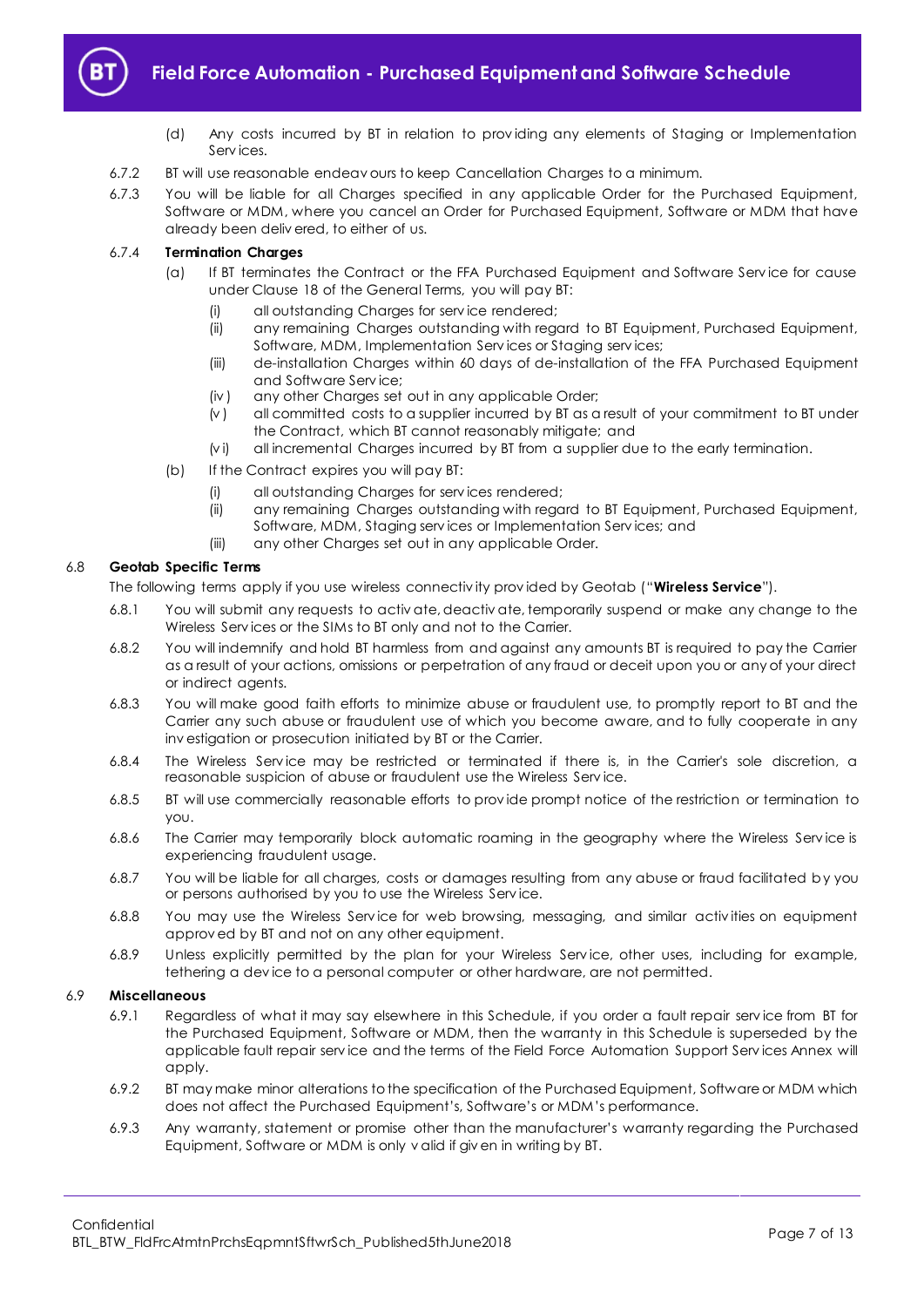

6.9.4 The equipment manufacturer's warranty begins on the date that the Purchased Equipment is receiv ed by you. This date will be considered the Serv ice Start Date unless Paragrap[h 5.3.1\(d\)](#page-3-2) applies.

#### 6.10 **Amendments to the General Terms**

Clause 17 will not apply to the FFA Purchased Equipment and Software Serv ice and is deleted in full.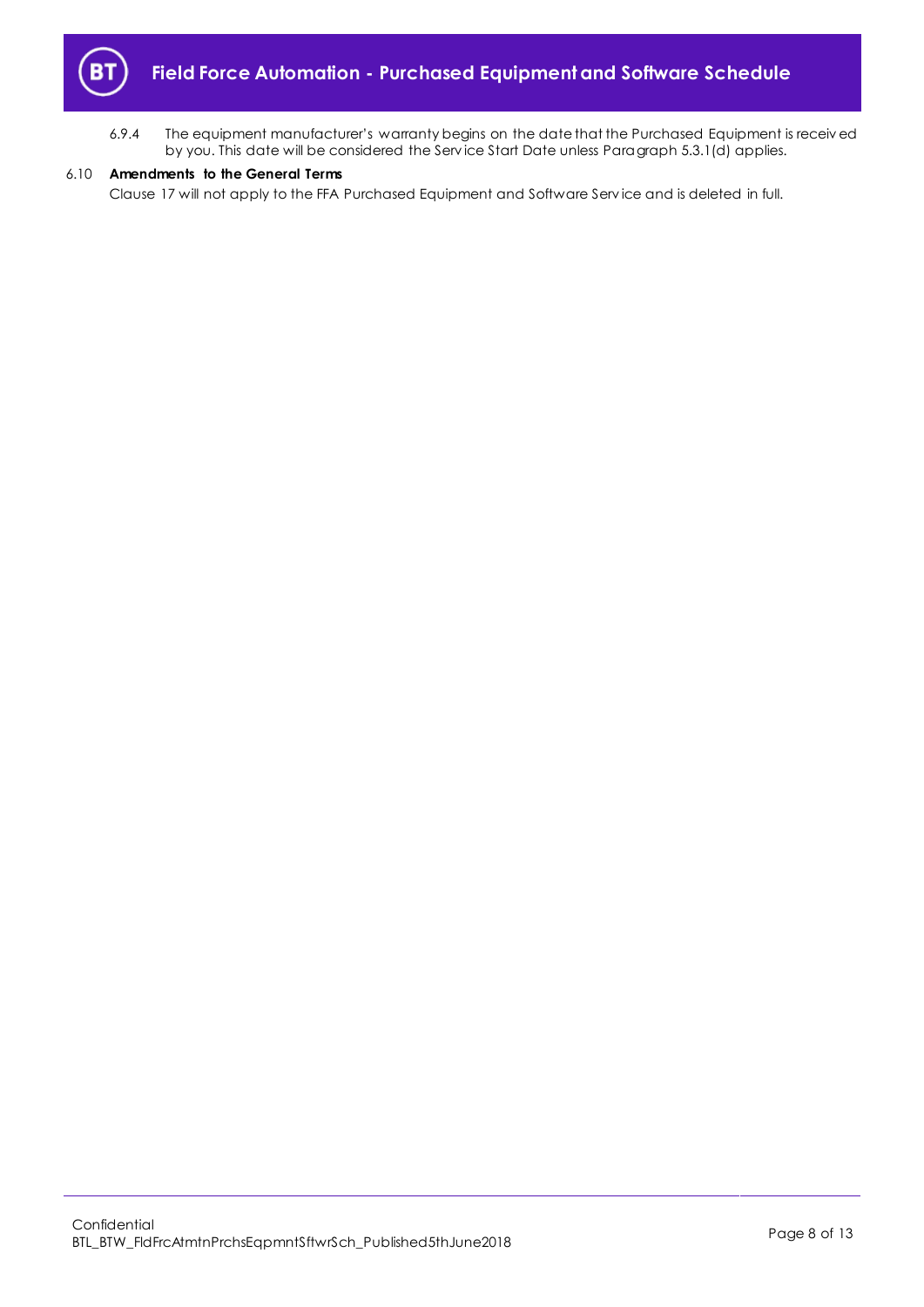

## <span id="page-8-0"></span>**Part B – Service Delivery and Management**

## <span id="page-8-1"></span>**7 BT's Obligations**

## 7.1 **Service Delivery**

Before the Serv ice Start Date and, where applicable, throughout the prov ision of the FFA Purchased Equipment and Software Serv ice, BT will:

- 7.1.1 provide you with contact details for the Service Desk;
- 7.1.2 comply with all reasonable health and safety rules and regulations and reasonable security requirements that apply at the Site(s) and hav e been notified to BT in writing, but BT will not be liable if, as a result of any such compliance, BT are in breach of any of BT's obligations under this Contract;
- 7.1.3 if agreed between both of us in any applicable Order, install any Purchased Equipment, Software or MDM at the applicable Site(s), in which case BT will:
	- (a) test Purchased Equipment, Software or MDM to ensure that it is ready for use; and
	- (b) on the date that BT has completed those tests, confirm to you that the Purchased Equipment, Software or MDM is av ailable for you to carry out any Acceptance Tests as set out in Paragraph 8.2

## 7.2 **The End of the Service**

On expiry or termination of the FFA Purchased Equipment and Software Serv ice by either one of us, BT:

- 7.2.1 will prov ide relev ant information relating to the FFA Purchased Equipment and Software Serv ice prov ided at the Site(s) in a format that BT reasonably specifies;
- 7.2.2 may disconnect and remov e any BT Equipment located at the Site(s); and
- 7.2.3 will fulfil all outstanding Orders that hav e not been terminated.

## <span id="page-8-2"></span>**8 Your Obligations**

#### 8.1 **Service Delivery**

Before the Serv ice Start Date and, where applicable, throughout the prov ision of the FFA Purchased Equipment and Software Serv ice, you will:

- 8.1.1 prov ide BT with access to any Site(s) during Business Hours, or as otherwise agreed, to enable BT to set up, deliv er and manage the FFA Purchased Equipment and Software Serv ice;
- 8.1.2 prov ide BT with Notice of any health and safety rules and regulations and security requirements that apply at the Site(s);
- <span id="page-8-3"></span>8.1.3 in jurisdictions where an employer is legally required to make such disclosure to its Users and other employees:
	- (a) inform your Users and other employees that as part of the FFA Purchased Equipment and Software Serv ice being deliv ered by BT, BT may monitor and report to you the use of any targeted applications by them;
	- (b) ensure that your Users and other employees hav e consented or are deemed to hav e consented to such monitoring and reporting (if such consent is legally required); and
	- (c) agree that BT will not be liable for any failure by you to comply with this Paragraph [8.1.3,](#page-8-3) you will be liable to BT for any Claims, losses, costs or liabilities incurred or suffered by BT due to your failure to comply with this Paragrap[h 8.1.3.](#page-8-3)
- 8.1.4 prepare and maintain the Site(s) for the installation of BT Equipment, Purchased Equipment, Software or MDM, including:
	- (a) prov ide a suitable and safe operational env ironment for any BT Equipment, Purchased Equipment, Software or MDM;
	- (b) prov ide a secure, continuous power supply at the Site(s) for the operation and maintenance of the BT Equipment or Purchased Equipment at such points and with such connections as BT specifies, and, in order to mitigate any FFA Purchased Equipment and Software Serv ice interruption resulting from failure in the principal power supply, you will prov ide back-up power with sufficient capacity to conform to the standby requirements of the applicable British standards; and
	- (c) prov ide internal cabling between the BT Equipment and any Customer Equipment, as appropriate.
- 8.1.5 prov ide and maintain a communication capability for use with the FFA Purchased Equipment and Software Serv ice. You will pay all Charges related to the prov ision and use of such serv ice and report any incidents in such serv ice directly to the supplier of such serv ice; and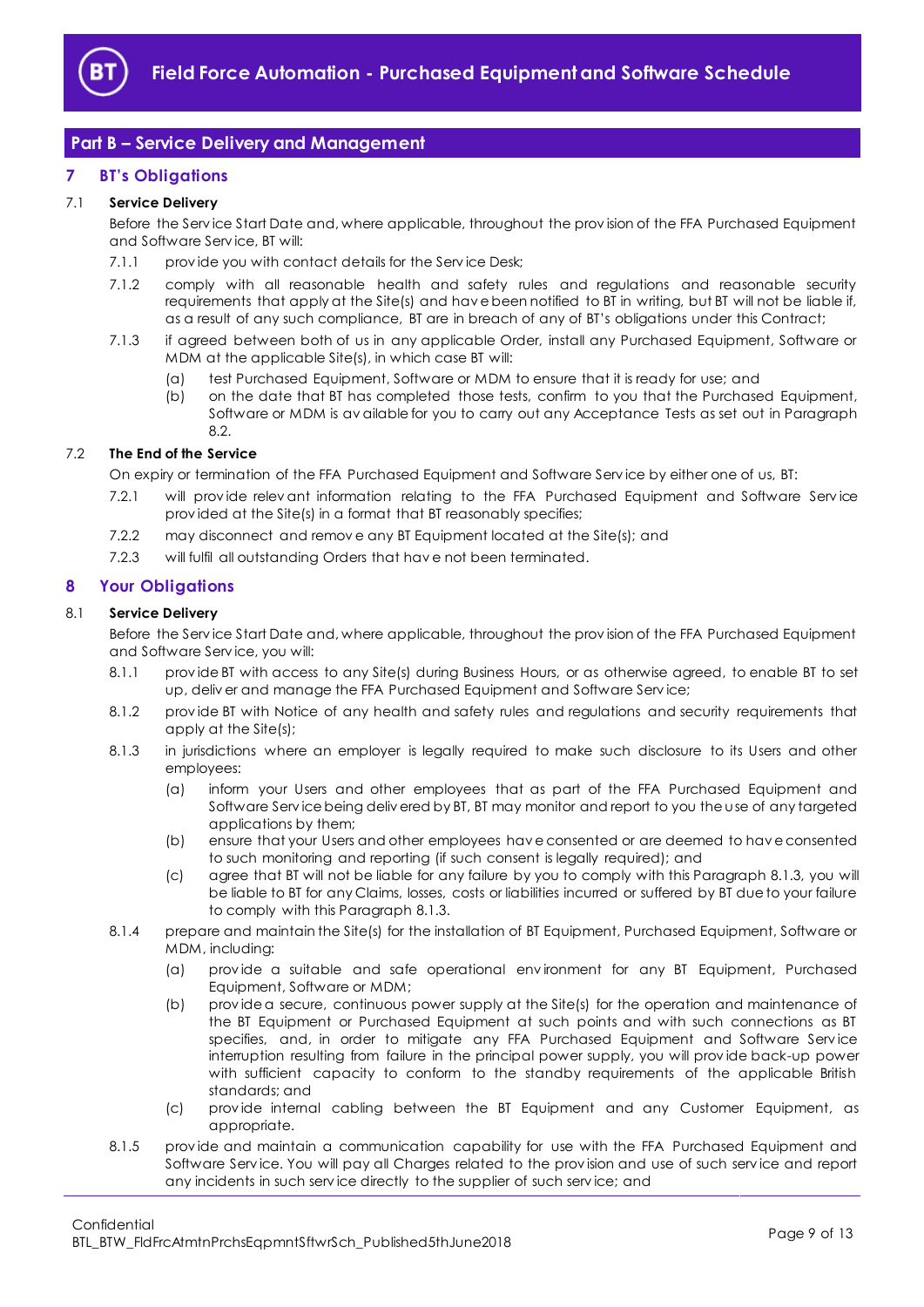

8.1.6 prov ide BT with your configuration requirements for the Purchased Equipment from the list of standard settings prov ided by BT, for each User. You agree that, without this information, which is accurate, BT cannot prov ide the FFA Purchased Equipment and Software Serv ice.

#### <span id="page-9-4"></span><span id="page-9-1"></span>8.2 **Acceptance Tests**

- 8.2.1 You will carry out the Acceptance Tests for the FFA Purchased Equipment and Software Service within fiv e Business Days after receiv ing Notice from BT under Paragraph [5.3.1\(d\)](#page-3-2) ("**Acceptance Test Period**").
- <span id="page-9-3"></span>8.2.2 The FFA Purchased Equipment and Software Serv ice is accepted by you if you confirm acceptance in writing during the Acceptance Test Period or is treated as being accepted by you if do not prov ide BT with Notice to the contrary by the end of the Acceptance Test Period.
- 8.2.3 Subject to Paragraph [8.2.4,](#page-9-2) the Serv ice Start Date will be the earlier of the following:
	- (a) the date that you confirm or BT deems acceptance of the FFA Purchased equipment and Software Serv ice in writing in accordance with Paragrap[h 8.2.2;](#page-9-3) or
	- (b) the date of the first day following the Acceptance Test Period.
- <span id="page-9-2"></span>8.2.4 If, during the Acceptance Test Period, you prov ide BT Notice that the Acceptance Tests hav e not been passed, BT will remedy the non-conformance without undue delay and prov ide you Notice that BT has remedied the non-conformance and inform you of the Serv ice Start Date.

#### 8.3 **During Operation**

On and from the Serv ice Start Date, you will:

- 8.3.1 ensure that Users report Incidents in accordance with the agreed procedure, as set out in any applicable Order;
- 8.3.2 monitor and maintain any Customer Equipment connected to the FFA Purchased Equipment and Software Serv ice or used in connection with the FFA Purchased Equipment and Software Serv ice;
- 8.3.3 ensure that any Customer Equipment that is connected to the FFA Purchased Equipment and Software Serv ice or that you use, directly or indirectly, in relation to the FFA Purchased Equipment and Software Serv ice is:
	- (a) connected and used in accordance with any instructions, standards and safety and security procedures applicable to the use of that Customer Equipment; and
	- (b) adequately protected against v iruses and other breaches of security;
	- (c) technically compatible with the FFA Purchased Equipment and Software Serv ice and will not harm or damage BT Equipment or a third party's network or equipment;
	- (d) approv ed and used in accordance with relev ant instructions, standards and Applicable Law and any safety and security procedures applicable to the use of that Customer Equipment; and
	- (e) immediately disconnect any Customer Equipment, or adv ise BT to do so at your expense, where Customer Equipment does not meet any relev ant instructions, standards or Applicable Law.

#### 8.4 **The End of the Service**

On expiry or termination of the FFA Purchased Equipment and Software Serv ice by either of us, you will:

- 8.4.1 provide BT with all reasonable assistance necessary to remove BT Equipment from the Site(s);
- 8.4.2 disconnect any Customer Equipment from BT Equipment located at the Site(s);
- 8.4.3 not dispose of or use BT Equipment other than in accordance with BT's written instructions or authorisation;
- 8.4.4 arrange for any BT Equipment located at the Site(s) to be returned to BT; and
- 8.4.5 be liable for any reasonable costs of recovery that BT incurs in recovering the BT Equipment.

## <span id="page-9-0"></span>**9 Notification of Incidents**

Where you become aware of an Incident:

- 9.1 the Customer Contact will report it to the Service Desk;
- 9.2 BT will giv e you a Ticket;
- 9.3 BT will inform you when it believ es the Incident is cleared and will close the Ticket when:
	- 9.3.1 you confirm that the Incident is cleared within 24 hours after hav ing been informed; or
		- 9.3.2 BT has attempted unsuccessfully to contact you, in the way agreed between both of us in relation to the Incident, and you hav e not responded within 24 hours following BT's attempt to contact you.
- 9.4 If you confirm that the Incident is not cleared within 24 hours after having been informed, the Ticket will remain open, and BT will continue to work to resolv e the Incident.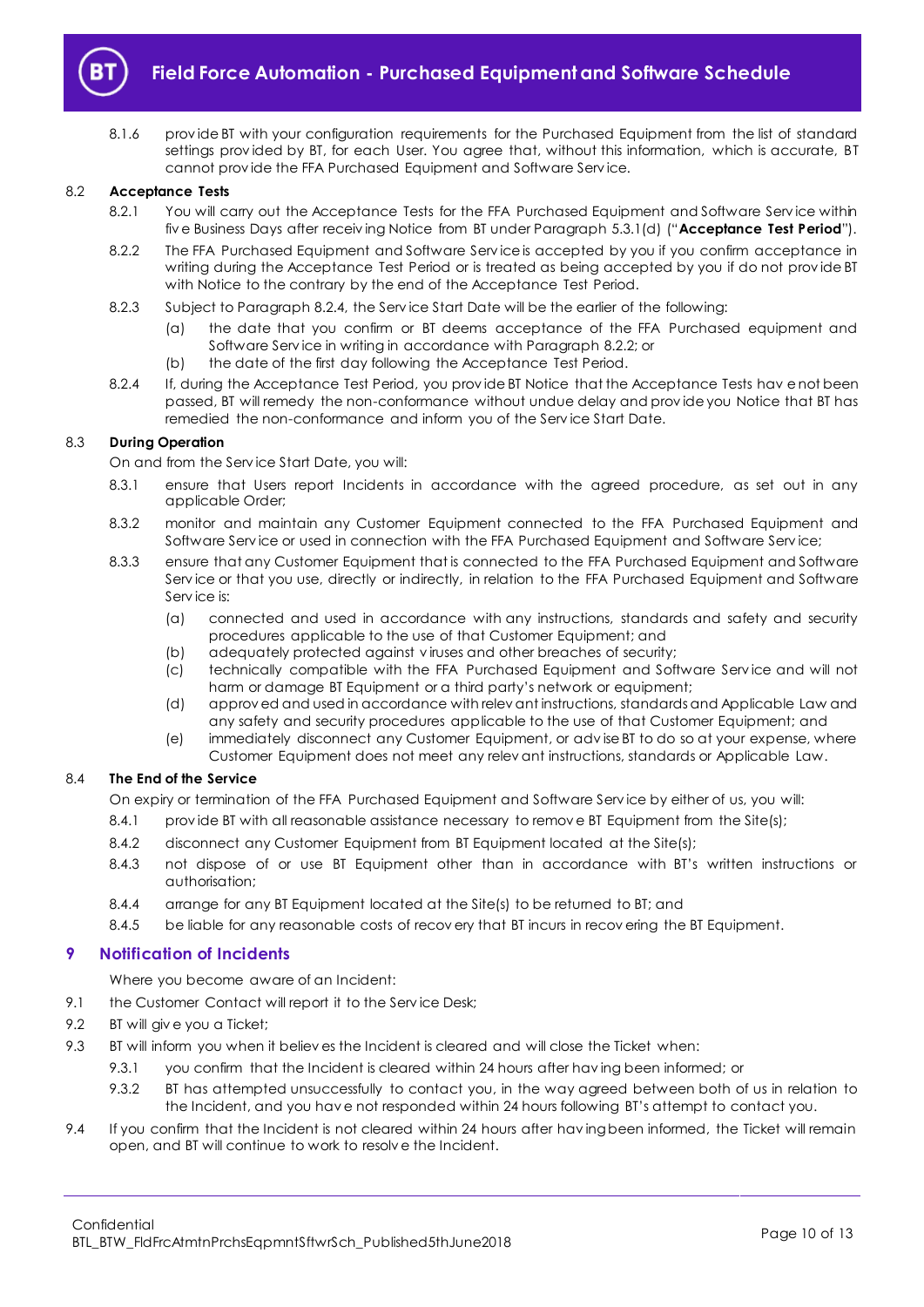

# <span id="page-10-0"></span>**Part C – Service Levels**

## <span id="page-10-1"></span>**10 Service Levels**

Serv ice lev els do not apply to the FFA Purchased Equipment and Software.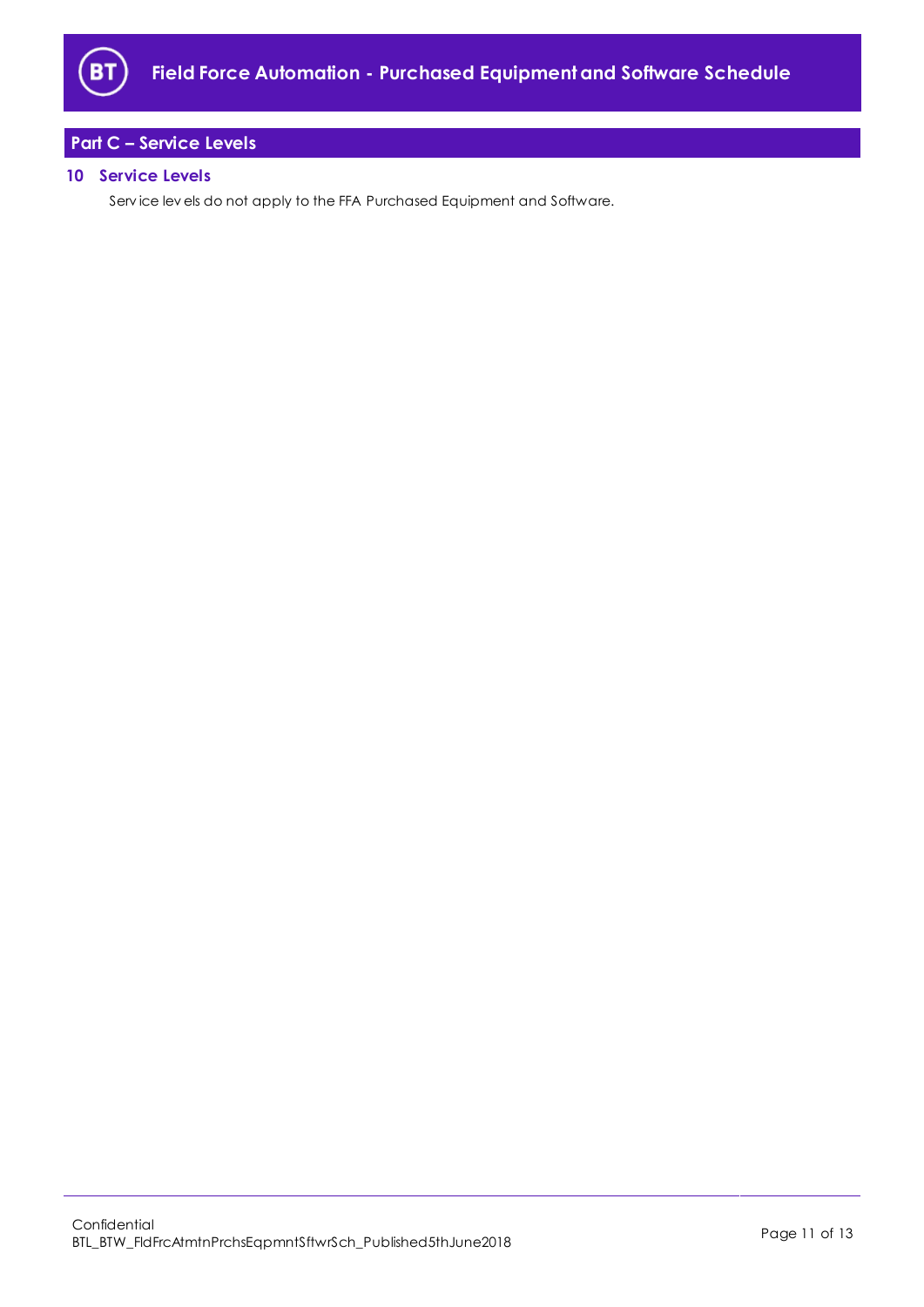

## <span id="page-11-0"></span>**Part D – Defined Terms**

#### <span id="page-11-1"></span>**11 Defined Terms**

In addition to the defined terms in the General Terms, capitalised terms in this Schedule will hav e the below meanings (and in the case of conflict between these defined terms and the defined terms in the General Terms, these defined terms will take precedence for the purposes of this Schedule). BT has repeated some definitions in this Schedule that are already defined in the General Terms. This is to make it easier for you to find the definitions when reading this Schedule.

"**Acceptance Test Period**" has the meaning giv en in Paragrap[h 8.2.1.](#page-9-4)

"**Acceptance Tests**" means those objectiv e tests conducted by you, which, when passed confirm that you accept the FFA Purchased Equipment and Software Serv ice and that the FFA Purchased Equipment and Software Serv ice is ready for use sav e for any minor non-conformities, which will be resolv ed as an Incident as set out Paragraph [8.2.4.](#page-9-2)

"**Bundled Service**" means where BT prov ides the SIM and wireless connectiv ity and you are not required to purchase any Enabling Serv ice.

"**Business Hours**" means between the hours of 0800 and 1700 in a Business Day.

"**Carrier**" means the carrier prov iding wireless communication serv ices and, if applicable, any reseller or distributor of the Carrier's Wireless Serv ices.

"**Customer Equipment**" means any equipment and any of your prov ided software, other than BT Equipment, used by you in connection with a FFA Purchased Equipment and Software Serv ice.

"**DAP**" means Deliv ered at Place as defined in Incoterms® 2010.

"**De-installation Charges**" means the charges payable by you on de-installation of the FFA Purchased Equipment and Software Serv ice that will be equal to the then current rates for Installation Charges on the date of de-installation.

"**Enabling Service**" has the meaning giv en in Paragrap[h 4.1.](#page-1-7)

"**EU**" means European Union.

"**EULA**" has the meaning giv en in Paragrap[h 6.4.1.](#page-5-1)

"**FFA Purchased Equipment and Software Service**" has the meaning giv en in Paragraph 1.

**"Field Force Automation Support Services Annex**" means a separate Annex to this Schedule for the support serv ices that are av ailable for the FFA Purchased Equipment and Software Serv ices prov ided under this Schedule.

"**General Terms**" means the general terms to which this Schedule is attached or can be found at [www.bt.com/terms,](http://www.bt.com/terms) and that form part of the Contract.

"**Implementation Services**" means the serv ices prov ided by BT to manage the deliv ery of the FFA Purchased Equipment and Software Serv ice as further described in Paragraph [5.3.1\(h\).](#page-3-3)

"**Incident**" means an unplanned interruption to, or a reduction in the quality of, the FFA Purchased Equipment and Software Serv ice or particular element of the FFA Purchased Equipment and Software Serv ice.

"**Incoterms® 2010**" means the International Commercial Terms, which are a series of pre-defined commercial terms published by the International Chamber of Commerce and are a trademark of the International Chamber of Commerce.

"**Installation Charges**" means those Charges set out in any applicable Order in relation to installation of the FFA Purchased Equipment and Software Serv ice or any Purchased Equipment, Customer Equipment or BT Equipment as applicable.

"**Internet**" means a global system of interconnected networks that use a standard Internet Protocol to link dev ices worldwide.

"**Internet Protocol**" or "**IP**" means a communications protocol for dev ices connected to the Internet that specifies the format for addresses and units of transmitted data.

"**IP Address**" means a unique number on the Internet of a network card or controller that identifies a dev ice and is v isible by all other dev ices on the Internet.

"**Minimum Period of Service**" means the period or periods set out in any applicable Order.

"**Mobile Device Management" or "MDM**" means software used to monitor the Purchased Equipment, the components of the Purchased Equipment and the use of the Purchased Equipment. It also allows for remote access/control of the Purchased Equipment by your support operator, or BT, and as further described in the Order.

"**Purchased Equipment**" means any equipment, including any embedded software, that BT sell or license to you, but excludes any Software. If BT prov ides Purchased Equipment under any applicable Order it will be prov ided with manufacturer standard warranty or with any extended warranty (maintenance of which is provided under the Field Force Automation Support Serv ices Annex).